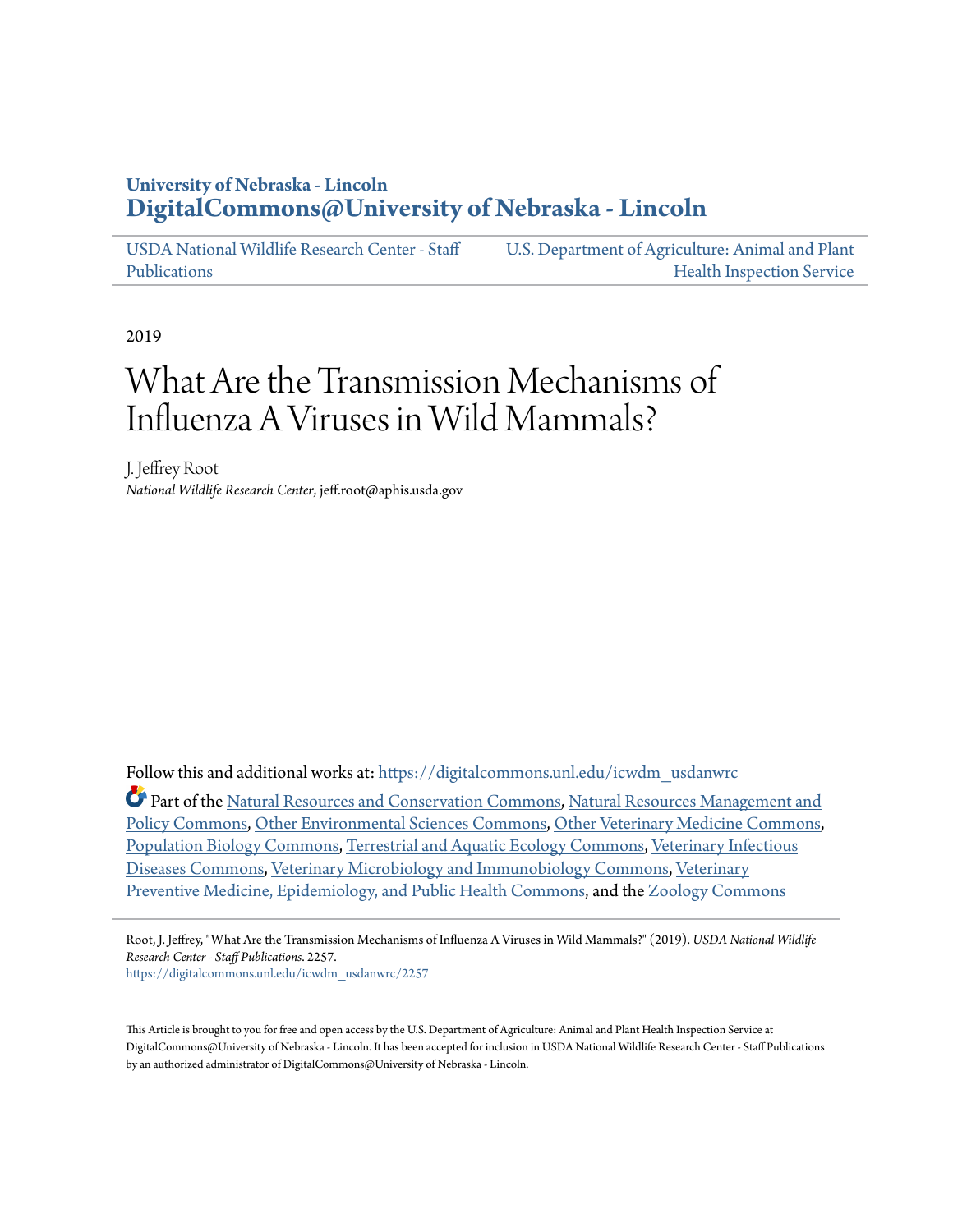

## What Are the Transmission Mechanisms of Influenza A Viruses in Wild Mammals?

#### **J. Jeffrey Root**

US Department of Agriculture, National Wildlife Research Center, Fort Collins, Colorado

Some influenza A viruses (IAVs) represent serious potential threats to public and agricultural health, with 3 notable examples from the past decade. During 2009, a novel H1N1 IAV (A[H1N1]pdm09), which was first detected in the United States, spread rapidly throughout many regions of the world [\[1\]](#page-2-0). In the United States alone, the Centers for Disease Control and Prevention estimated that >60 million human cases were associated with this emergent and pandemic virus [\[1\]](#page-2-0). During 2013, a novel H7N9 avian-origin IAV (Asian lineage avian influenza A[H7N9] virus) was first detected in China. This virus not only cost the poultry industry more than \$1 billion through culling and market closures, it also proved to be detrimental to public health, as this virus is readily transmitted to humans and can cause moderate-to-high rates of mortality [[2](#page-2-1), [3\]](#page-2-2). More recently, a highly pathogenic clade 2.3.4.4 avian IAV was first detected in North America during 2014. Ultimately, the introduction of this virus (and subsequent reassortant viruses) elicited the most expensive highly pathogenic IAV outbreak in US history [[4](#page-2-3)], with total losses estimated to be billions of dollars [[5](#page-2-4)]. These 3 examples exemplify the

#### **The Journal of Infectious Diseases® 2019;XX(XX):0–0**

enormous burdens that some IAVs can place on public and agricultural health systems and suggest that a diversity of studies need to be conducted to address the complex epidemiology of these virushost systems.

The majority of isolations of avian IAVs in wild birds have been associated with the avian orders Anseriformes (eg, ducks, geese, and swans) and Charadriiformes (eg, gulls, terns, and shorebirds), and certain species in the former are thought to be key reservoirs of avian IAVs [[6\]](#page-3-0). Indeed, aquatic birds are likely the reservoir hosts of all avian IAVs, and the fecaloral route of transmission is thought to be the primary mechanism of viral spread among this diverse group of birds [[7](#page-3-1)].

Distinct lineages of IAVs have also become established in select nonhuman mammals. For example, multiple IAV lineages are established in swine and equine populations [\[8\]](#page-3-2). While these established mammalian IAV lineages are readily transmitted among conspecifics [[8](#page-3-2), [9](#page-3-3)], IAV transmission within wild mammalian species without established lineages has not been well studied, and little evidence suggests that these viruses are maintained within these species in natural settings. However, mammalian species that do not maintain IAVs within their populations could still play a role in key transmission events.

Several IAV experimental infection studies have been conducted with wild mammals. While some species have been shown to shed low or moderate amounts of virus (eg, raccoons [*Procyon lotor*] [[10,](#page-3-4) [11](#page-3-5)]), others have been shown to shed high levels of virus (eg, striped skunks

[*Mephitis mephitis*] and cottontail rabbits [*Sylvilagus* species] [[12,](#page-3-6) [13\]](#page-3-7)). Many mammalian experimental infection studies have been conducted using avian IAVs without prior mammalian adaptation, thereby suggesting that several wild mammalian species are susceptible to avian IAVs under laboratory conditions. Of significance, at least 1 wild mammalian species is susceptible to low doses of virus inoculum [\[14](#page-3-8)], which may be a crucial attribute when considering naturally acquired infections.

During recent years, evidence of IAV natural exposures has been reported for a number of wild mammalian species. Some recent examples from a long list of diverse candidates include antibody detections in raccoons in the United States and Japan [[10,](#page-3-4) [15](#page-3-9)], antibody and viral detections in plateau pika (*Ochotona curzoniae*) in China [16–18], and antibody detections in water deer (*Hydropotes inermis*) and a leopard cat (*Prionailurus bengalensis*) in Korea [\[19](#page-3-10)]. Although these mammals clearly appear to have been exposed to various IAVs, the mechanism by which they were exposed and their potential to transmit IAVs remains largely undetermined.

It has been suggested that raccoons may come into contact with IAVs in the aquatic environments in which they can often be found, and habitats that concentrate raccoons and waterfowl (eg, areas with limited riparian habitat) may increase exposure and subsequent antibody prevalence estimates [[10\]](#page-3-4). Similarly, researchers have suggested that plateau pika may be exposed through IAV-laden secretions of waterfowl deposited within

Received 14 January 2019; editorial decision 14 January 2019; accepted 28 January 2019; published online March 6, 2019.

Correspondence: J. Jeffrey Root, PhD, US Department of Agriculture, National Wildlife Research Center, 4101 La Porte Avenue, Fort Collins, CO [\(Jeff.Root@aphis.usda.gov\)](mailto:Jeff.Root@aphis.usda.gov?subject=).

Published by Oxford University Press for the Infectious Diseases Society of America 2019. This work is written by (a) US Government employee(s) and is in the public domain in the US. DOI: 10.1093/infdis/jiz033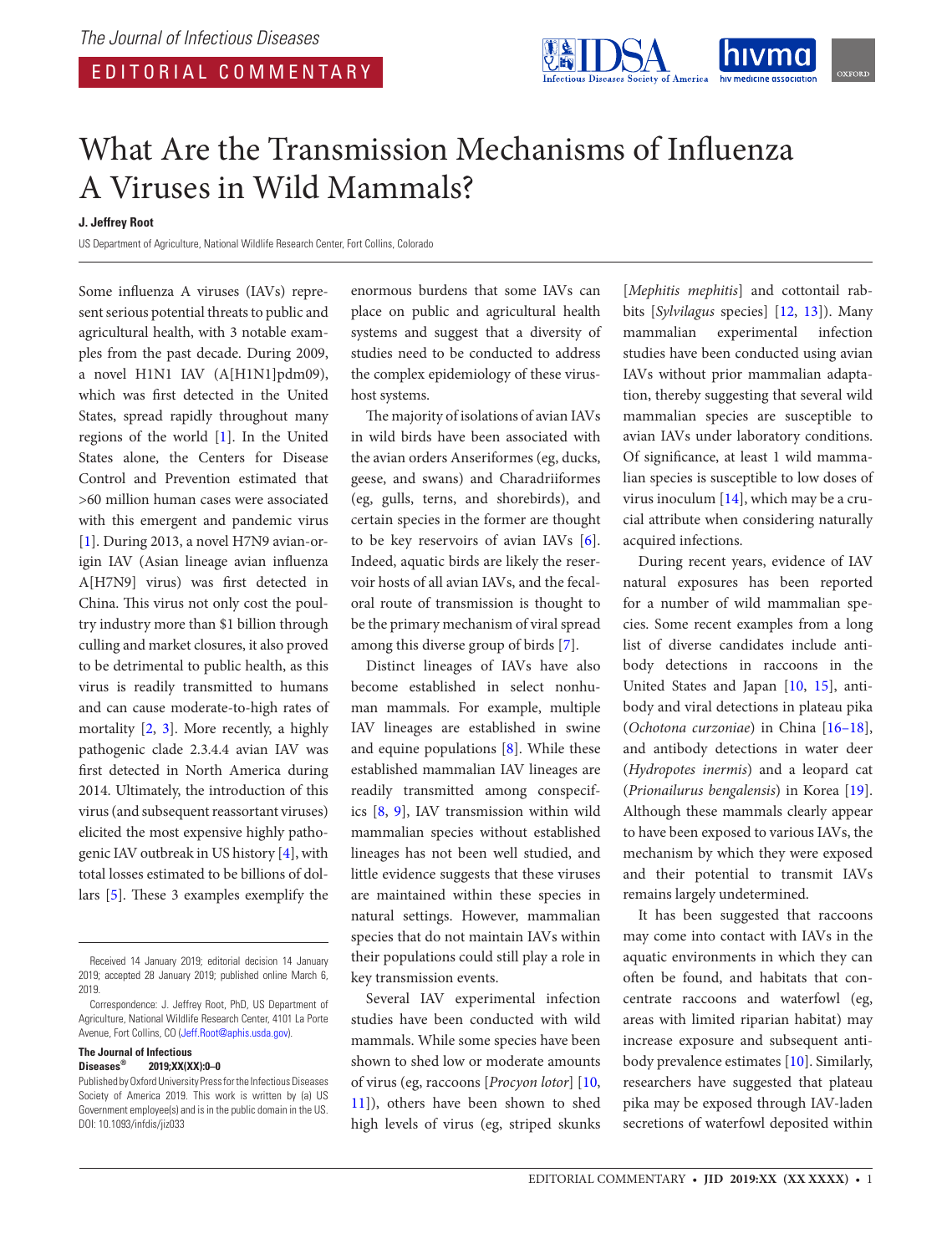shared foraging sites [[16\]](#page-3-11). Water deer were hypothesized to have been exposed to IAVs through their peridomestic tendencies and/or potential interactions with waterfowl or shared habitats [\[19\]](#page-3-10). The documented leopard cat exposure adds an additional species to an expanding list of IAV exposures in felids [\[19\]](#page-3-10), some of which are thought to have been exposed through ingestion of virus-laden bird carcasses [[20\]](#page-3-12).

Some experimental work addressing possible IAV transmission routes to mammals has been conducted. In a study addressing 3 ecological routes of IAV transmission to raccoons, results indicated that transmission of a low-pathogenic virus subtype occurred through ingestion of virus-contaminated water but was not successful through the consumption of virus-contaminated eggs and avian carcasses [[11](#page-3-5)]. In contrast, highly pathogenic IAV H5N1–infected bird carcasses represented a successful vehicle to transmit this IAV subtype to red fox (*Vulpes vulpes*) [\[21\]](#page-3-13). Furthermore, anecdotal evidence from zoo-housed and wild carnivores indicates that virus-contaminated carcasses may have the capacity to infect some species within this taxonomic group with some subtypes [[20,](#page-3-12) [22](#page-3-14)].

Overall, there appear to be 3 predominant hypotheses for wild mammal exposure to avian IAVs in natural settings. These include shared habitat with waterfowl [[10](#page-3-4), [16](#page-3-11)], shared water sources with waterfowl  $[10, 11]$  $[10, 11]$  $[10, 11]$  $[10, 11]$ , and predation/ scavenging upon waterfowl [\[10,](#page-3-4) [11](#page-3-5), [21\]](#page-3-13). In this issue of *The Journal of Infectious Diseases*, a unique analysis was used to address whether host phylogenetic relatedness, sociality, and/or diet have an influence on IAV antibody prevalence and subtype diversity in an understudied set of wild African mammals from a region of Africa where information on IAV epidemiology is scant [[23](#page-3-15)]. Thus, the analyses presented that are associated with diet, especially as it relates to diet of carnivorous and/or scavenging mammals that commonly feed on birds, build on one of the 3 hypotheses mentioned above.

In their analyses, Soilemetzidou et al [\[23\]](#page-3-15) reported that neither phylogenetic relatedness (ie, the recency of a common ancestor shared by 2 species) nor gregariousness (ie, the tendency of a species to form social groups) of the mammalian species analyzed significantly influenced IAV antibody frequency or the diversity of subtypes detected within a species; however, a higher seroprevalence and a greater number of IAV subtypes were noted in carnivorous species that are thought to regularly feed on avian species. This analysis supports previous experimental work that showed productive infections in mammalian carnivores fed highly pathogenic IAV–infected bird carcasses [[21](#page-3-13)]. Further, the diversity of IAV subtypes reported, including those that are not  $H5$  nor  $H7$  [\[23\]](#page-3-15), suggests that mammalian antibody responses associated with low-pathogenic IAVs may more commonly occur through consumption of virus-laden bird carcasses than previous experimental work has suggested [[11\]](#page-3-5).

Although IAV antibody detections in wild mammals, especially those presumed to be from avian sources, is of scientific interest, several items must be taken into consideration before any implications associated with the epidemiological impacts of these exposures can be realized. First, various mammalian species could be readily exposed to IAVs through various mechanisms (eg, virus-infected bird carcasses), as determined by antibodies, but not have the capacity to shed the viruses at sufficient levels to initiate transmission to a population of interest. Second, IAV antibodies in social mammals could represent a common exposure through environmental contamination and not necessarily the ability to transmit the virus among conspecifics. Third, certain behavioral traits, such as peridomestic tendencies that put an animal into close contact with humans or domestic poultry, could be an important facet of the actual risk that a given mammalian species poses to agricultural or zoonotic infections. Thus, when possible/practical, experimental infection studies addressing transmission to, from, and within a species would be valuable to complement results found in serosurveys. This type of information, coupled with knowledge of key behavioral traits, will help to elucidate the role a given wild mammalian species might play in the transmission and maintenance of IAVs.

#### **Notes**

*Financial support.* This work was supported by the US Department of Agriculture.

*Potential conflicts of interest.* Author certifies no potential conflicts of interest. The author has submitted the ICMJE Form for Disclosure of Potential Conflicts of Interest. Conflicts that the editors consider relevant to the content of the manuscript have been disclosed.

#### References

- <span id="page-2-0"></span>1. Centers for Disease Control and Prevention. Past pandemics. [https://](https://www.cdc.gov/flu/pandemic-resources/basics/past-pandemics.html) [www.cdc.gov/flu/pandemic](https://www.cdc.gov/flu/pandemic-resources/basics/past-pandemics.html)[resources/basics/past-pandemics.](https://www.cdc.gov/flu/pandemic-resources/basics/past-pandemics.html) [html.](https://www.cdc.gov/flu/pandemic-resources/basics/past-pandemics.html) Accessed 6 December 2018.
- <span id="page-2-1"></span>2. Liu J, Xiao H, Wu Y, et al. H7N9: a low pathogenic avian influenza A virus infecting humans. Curr Opin Virol **2014**; 5:91–7.
- <span id="page-2-2"></span>3. Liu S, Sun J, Cai J, et al. Epidemiological, clinical and viral characteristics of fatal cases of human avian influenza A (H7N9) virus in Zhejiang Province, China. J Infect **2013**; 67:595–605.
- <span id="page-2-3"></span>4. Spackman E, Pantin-Jackwood MJ, Kapczynski DR, Swayne DE, Suarez DL. H5N2 highly pathogenic avian influenza viruses from the US 2014–2015 outbreak have an unusually long pre-clinical period in turkeys. BMC Vet Res **2016**; 12:260.
- <span id="page-2-4"></span>5. Greene JL. Update on the highly-pathogenic avian influenza outbreak of 2014–2015. Congressional Research Service **2015**; R44114. [https://fas.org/sgp/crs/misc/R44114.](https://fas.org/sgp/crs/misc/R44114.pdf) [pdf.](https://fas.org/sgp/crs/misc/R44114.pdf) Accessed 6 December 2018.